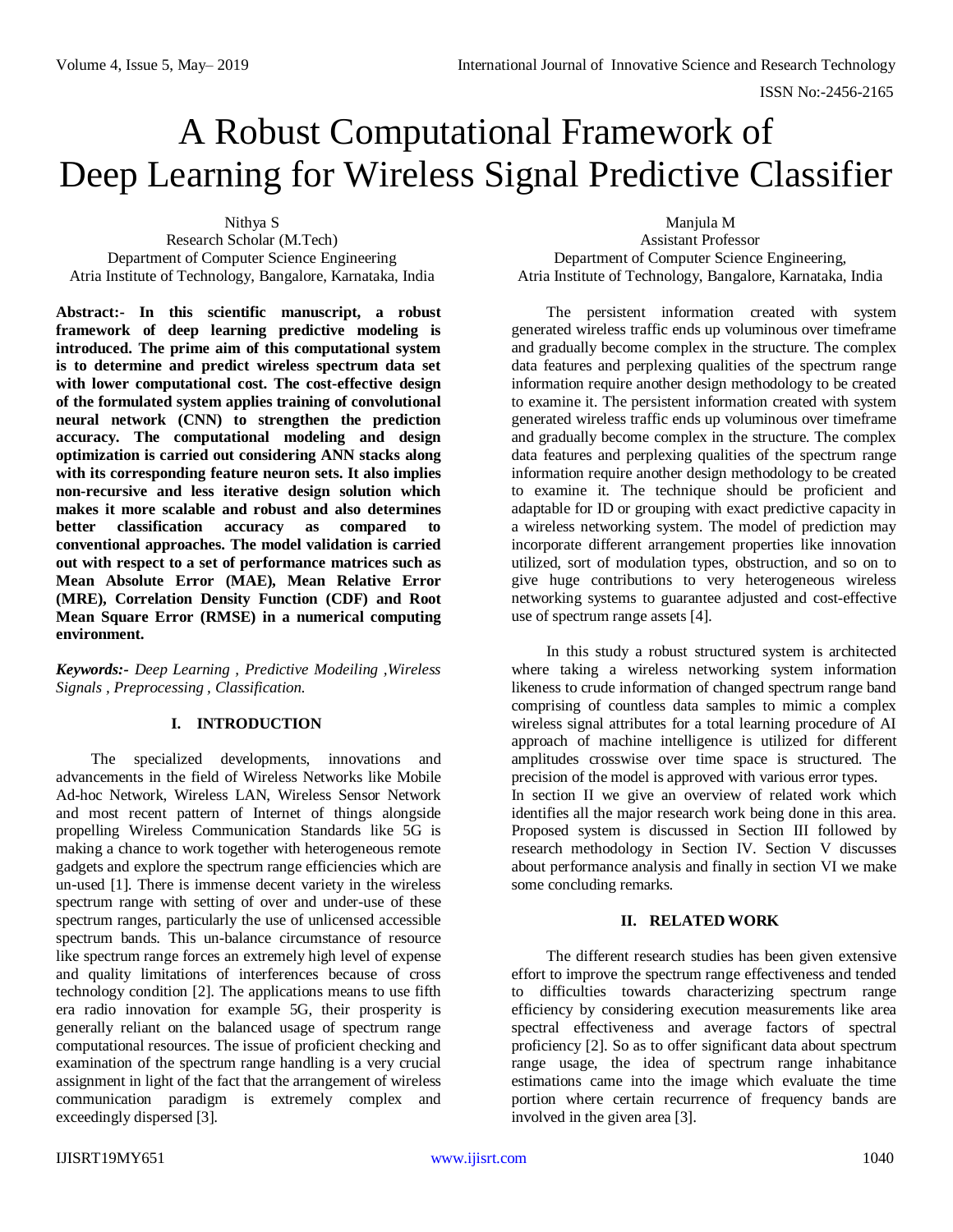The spectrum range occupancy estimations gives significant data to the clients just as improve the range database exactness which can be additionally used for spectrum range database management execution and give spectrum range sharing over operational condition [4]. The diverse spectrum range inhabitance accessible in various existing literatures for instance example [5]-[6], has been performed with single node at static area, centering time and frequency measurements. Be that as it may, this manuscript does not gave adequate data about current utilization of range information to get positive end. In [7], Marko et.al has concentrated on spectrum range inhabitance estimations on multi-measurements, for example, spatial, transient and frequency factors.

The novel study of Ding et.al [8] has investigated new approach of big data using cognitive wireless networking. The core idea behind this is rapid development of cellular networks, wireless IoT applications are greatly hampered with limited spectrum resources. To improvise spectrum utilization accuracy, cognitive radio networking paradigm is effective solution [9], which provide efficient radio environment for dynamic spectrum sharing between heterogeneous networks [10]. Additionally, cognitive radio is to use the underutilized spectrum resources by reutilizing the un-used spectrum bands in an opportunistic approach [11].

At present there are various research work being carried out in order to identify and classify wireless device spectrum data using different algorithmic and modeling approaches. Akyildiz et.al [12] presents the detailed review of the spectrum management in cognitive radio (CR) networks. The authors discussed about various research issues along with main challenges in spectrum management in CR networks. The CR Network architecture includes primary networks with band I and band II, cognitive radio network without and with infrastructure includes primary network access, CR User, CR Network access, CR Adhoc access along with CR base station. The spectrum management frame work is explained in detail with different layers architectures. The main challenges in spectrum management include spectrum decision, spectrum sharing, and spectrum mobility and protection strategies are discussed.

Conventional radio modulation recognition network is addressed in Timothy et.al [13], which includes an approach in the Conventional radio using Convolution Neural Network (CNN) and Deep NN (DNN) for modulation recognition with feature learning, evaluation of dataset with visualization, modulation effects are incorporated along with learning invariance, network evaluation, and training features. The performance of CNN and DNN with different SNR are analyzed.

Selim et.al [14] presents the spectrum monitoring for radar band using convolutional DNN' which operates the measurement capable Devices (MCD's) to identify the radar signals in radio spectrum. The Deep learning framework includes Spectrum management systems with CNN updates and resolve the queries to MCD with acknowledge monitor report to management system. The LTE and WLAN systems are used for transmission tests with different performances metrics. The radio frequency interference (RFI) mitigation using convolutional DNN is presented in Aleret et.al [15], the U-Net is network architecture with extension of CNN with up sampling, down sampling and feature concatenation is incorporated to generate the segmented output for input data. The simulation and observation data of CNN is described with implementation for RFI mitigation.

The Schmidt et.al [16] presents the wireless interference recognition (WIR) with deep CNN, which learns its features through optimization process based learning process. The CNN targets to radio signals packet transmission with wireless technology like IEEE 802.15.4, IEEE 802.11b/g, and IEEE 802.1 for channel mapping and classification accuracy with different SNR for different wireless technologies are analyzed. Rajendran et.al [17] explains about wireless signal classification using DNN with low cost spectrum sensors. The modulation classification based on long short term memory (LSTM) is designed with Deep learning approach using phase and amplitude time domain samples. The modified Radio data set is used for LSTM Modeling. The classification accuracy calculation with SNR is done for LSTM model with similar approaches are tabulated.

The deep learning for physical layer is presented in o'shesa et.al [18] with different applications. The end-to-end communication systems in auto-encoders is described with simple transmitter, channel and receiver modeling along with two user interface channel modeling with minimizing the Block error rate (BLER) with respect to other similar communication systems. The radio transformer network is designed using DL approaches with BLER measurements. The Yao et.al [19] presents the unified DL approach for time series mobile sensing data processing. It address the feature and noise customization issues in unified manner. The challenging mobile sensing problems includes car tracking with monitor sensors, heterogeneous human activity recognition and user identification with biometric motion analysis with solving tasks are incorporated in single methodology.

The prior research studies mainly efforts in seamless wireless communication related to spectrum identification/sensing are dominantly based upon signal processing tools for wireless communication such as hybrid machine learning techniques like Support Vector Machine (SVM), K-nearest neighbors (K-NN), decision trees, deep neural networks and many more [20],[21-25].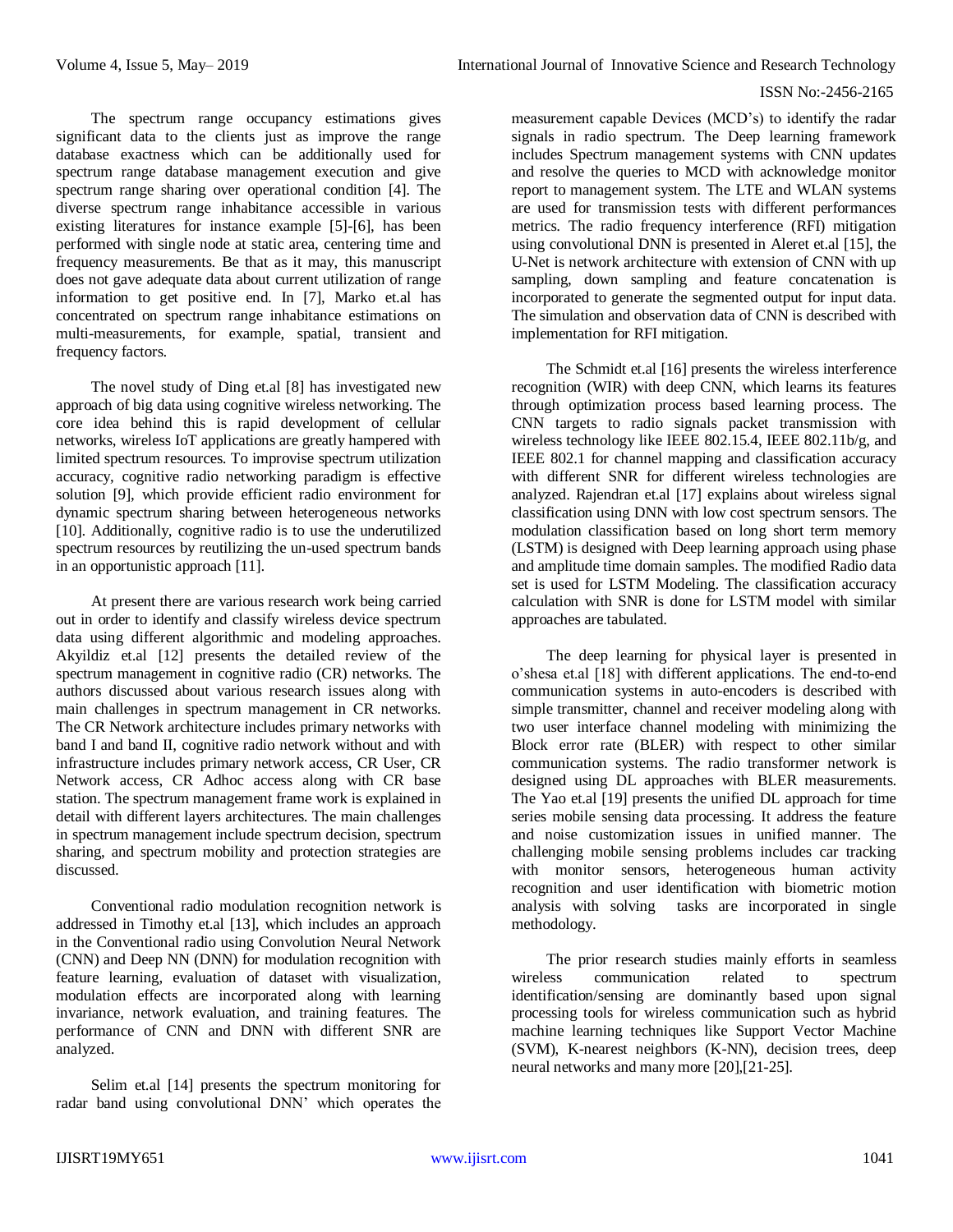# **III. PROPOSED SYSTEM**

The problem of the signal identification, signal classification and the use of machine learning for this purpose is initially learned as a signal processing problem and it is being handled by the various digital signal processing toll boxes. The signal processing algorithms implementations of the signals manipulates various reasonable features and gives inaccurate results. To overcome this problem the solution strategies for the signal identification and classification evolved by combining the signal processing techniques with the conventional machine learning approaches like SVM, K-NN, ANN etc. But these learning approaches impose huge time complexities because of the processing operation of feature extraction as well as it is quite complex to identify the intrinsic features as it demands an expert domain knowledge. In the recent time the adoption of deep learning is found in the various other problem domain like image and speech recognition etc., that encourages the research community to exploit the benefit of such approach of deep learning in the domain of wireless communication for the task of signal identification and classification. The existing many approaches does not describe the mechanism adopted so that can be extended to the other types of problem as well they lack sufficient information of transformation process of how the wireless data can be represented. In order to further evolve the process this project aims to design a system of a framework to work with the wireless signal synthetic dataset and use the deep learning for the predictive classifier by exploring the processes of data handling, transformation, preprocessing, learning and training a data driven wireless signal deep learning approach for the predictive classifier as a multidomain knowledge exploitation in the project including the knowledge of the computer science, understanding of the wireless communication, machine learning and signal processing so that this problem can be further evolved to meet the future demand of optimal spectrum utilities in the era of 5G communication with Internet of things(IoTs). In this chapter, a core components and the design strategies of the proposed project methodologies are described with the various software engineering design aids such as system architecture, process and data flow diagrams to described the system model and its behavior that initiates the thought process of well-designed modules , functions and procedures for the implementation of the proposed framework, and the benchmarking platform to validate the effectiveness of the implementation and method.

#### *A. Core Architectural Modeling*

The system architecture consists of four different computing layers such as i) Data Acquisition, ii) Preprocessing, iii) Classification and finally iv) Decision making.

The system is computationally designed in a way where in the preliminary stage of modeling it imports a specific type of modulation such as BPSK, QPSK, m-PSK, QAM or CPFSK and respective wireless signal data attributes with a flow of execution. During the modulated data acquisition and modeling, the wireless signal data and its corresponding attributes get digitized and quantized and finally the numerical representation obtained via analog-to-digital converters. The computation further perform summation on the quantized form of numerical signal attributes Q(t). Finally the wireless modulated signal representation is can be visualized. After the completion of data acquisition the computational efforts inclines towards pre-processing of the modulated wireless signal data. The process also incorporates a multiple filter stack features to construct a convolutional neural network form of structure. Here the upper bound of the selection of filter stack attribute is defined up to 4. Here each convolutional NN-stack can hold up to 100 features neuron set , thereby commutatively 4 different convolutional NNstack feature neuron set can be all total of 400.

Further the time sampled data of modulated signal attributes are prepared and cleaned/transformed for deep learning and classification module. Thereby a training dataset is prepared for the classification of the features of wireless spectrum data. Finally using the feature label attributes the convolutional NN model predicts the pattern of signal spectrum and test the accuracy of using test data sets. Figure 1 exhibits the architectural schema of the overall system design.



Fig 1:- Overall System Architecture of the Proposed Model

## *B. System Architectural Design*

The system modeling basically operates on input modulated wireless signal data. Starting from data acquisition to classification and prediction of the spectrum attributes using convolutional NN feature stack set, the process involves end-to-end learning with significant convergence solutions. The system also incorporates wireless signal classification system and performance setup along with the convolutional NN training operations. The validation of the deep learning classification module is done by estimating the errors. The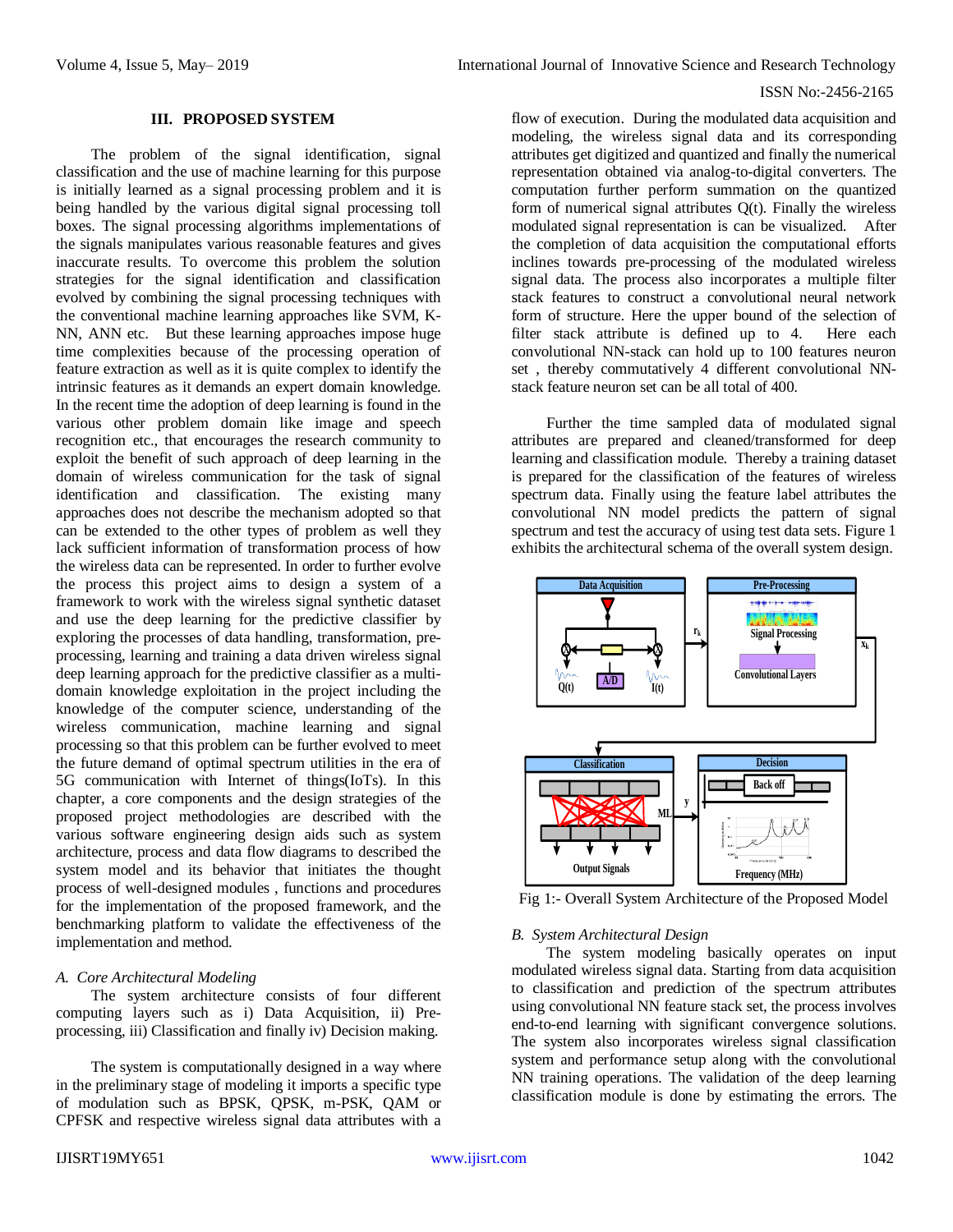ISSN No:-2456-2165

system architecture of the proposed model is described below in figure 2.

The final outcome of the modeling generates classification errors on the basis of learning and estimation of the predicted modulated spectrum data.



Fig 2:- System Architecture of the Proposed Model

#### *Module one:*

Data Representation and Pre-processing. It is a well establish fact that the critical data is the enabler of the design principles of the various monitoring systems of wireless network to meet the intelligent system demand. In the realtime scenarios the logs created by the deployment of the various types of sensing process in the wireless environment and a raw format of the data is stored for the spectrum bands. In this project a synthetic data is taken for the representation of the spectrum data in the structure format. The data-store maintains a sample of various independent events of mixed modulation types of BPSK, QPSK, PSK, QAM and CPFSK in a stacking manner of one over another as a column vector as mixed data events from the revived wireless signal that acts as an input to the learning model for relevancy. The basic architecture of data receiving into the numerical computing environment is shown in the figure 3.



Fig 3:- Basic Model of the Raw Data to the Computing environment

The data receiving point of the wireless receiver or by the sensor in the wireless spectrum and communication is considered as wireless data point as a time stamping point. The modulated signal is derived from the categorized output of Numerical values of the transformation to the computing environment.

## *Data pre-processing Process flow:*

In this stage of the system design of data pre-processing the aim is for the better usage of the acquired data of the spectrum by achieving a better and qualified representation of the wireless signal data. The intrinsic data may include feature points of modulation type with its frequency, amplitude and the phase along with the feature extraction by the deep learning as various kinds of low- and high-level features to mimic the equivalence of the strong signal processing tools, to counter balance the choice of learning features and the choice of the machine learning models.

## *Process flow of Wireless Spectrum Signal Representation:*

The framework designed interface facilitates an user option to selected and visualize the selection of different signal formulation from the dataset Ds for the distinguished types of modulation schemes from BPSK, QPSK,m-PSK, OAM, CPFSK as a modulation set  $Ms = \{M1, M2, M3, M4$ ,M5}. The data received by the wireless (sensor) is represented at variation time instance of  $Ts \leftarrow WDD$  as wireless datapoint and the modulated signal (in figure 4).



Fig 4:- Wireless signal spectrum representation after prepossessing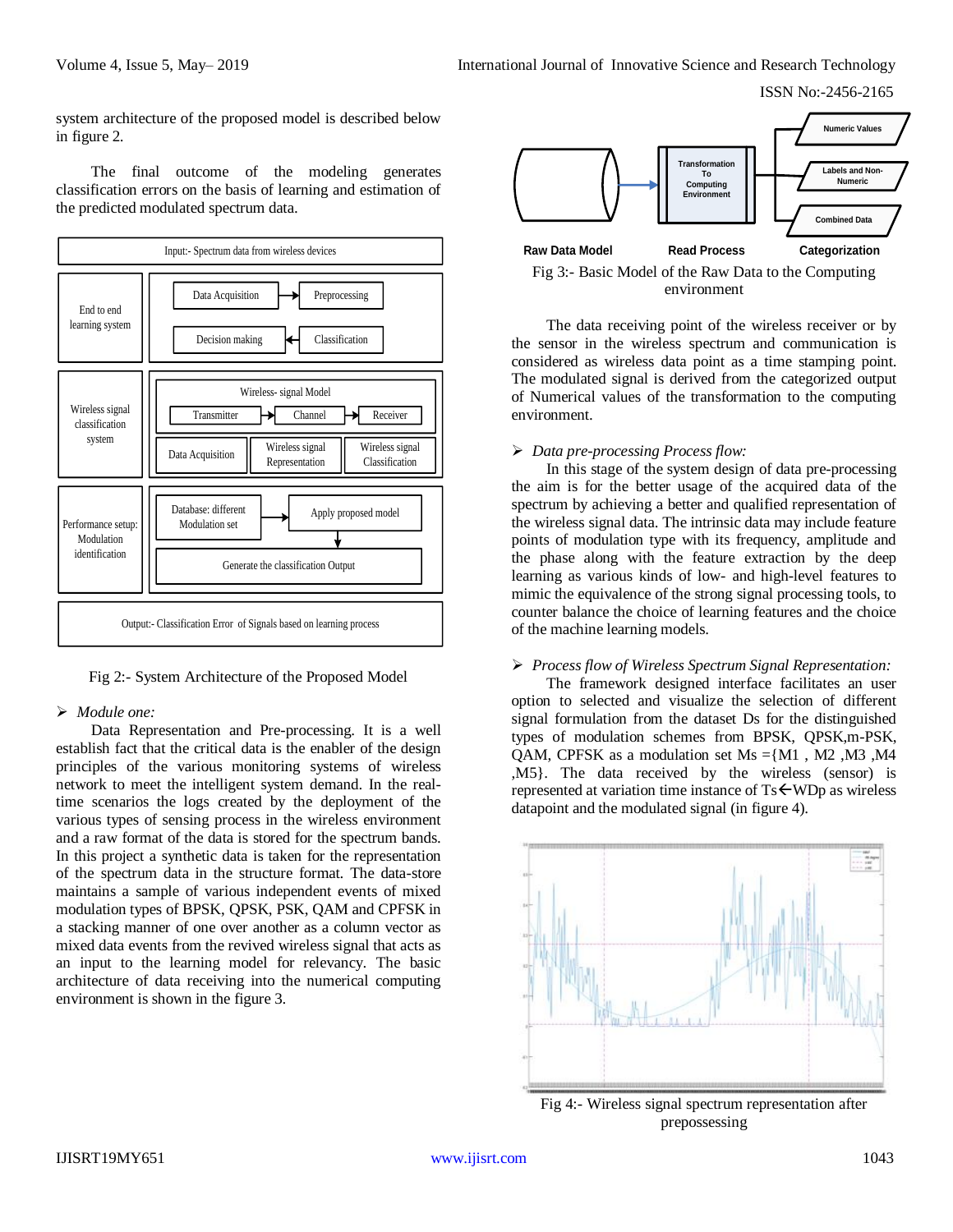The following process workflow shows the computational execution flow to prepare the training data set for different modulated signal preprocessed time sampled data points.

#### **Flow chart-1**



Fig 5:- Process flow diagram of the wireless spectrum signal formulation

Figure 5 shows that the workflow associated with the computational design of the deep learning module where the quantized form of wireless signal data is acquired, approximated with respect to numeric values, labels and nonnumeric values. The further estimation of wireless data points further undergoes through a summation module where the numerical values are approximated and mapped with respective modulation schema. The numerical modulated signal values are further normalized to represent the digitized attributes between 0 to 1. Finally generation of training and testing data set is realized.

#### *Deep Learning Module:*

To learn the features of Ts[i,j] wireless signal spectrum datasets which include both numeric values (NV) , nonnumeric values along with labels , the model train , multiple Filter Stack using εtrain with deep learning. The convolution neural network consists of maximum 4 different filter stack where each filter stack consists of 100 of neurons. The following workflow shows the execution flow modeling to train convolution neural network CNN.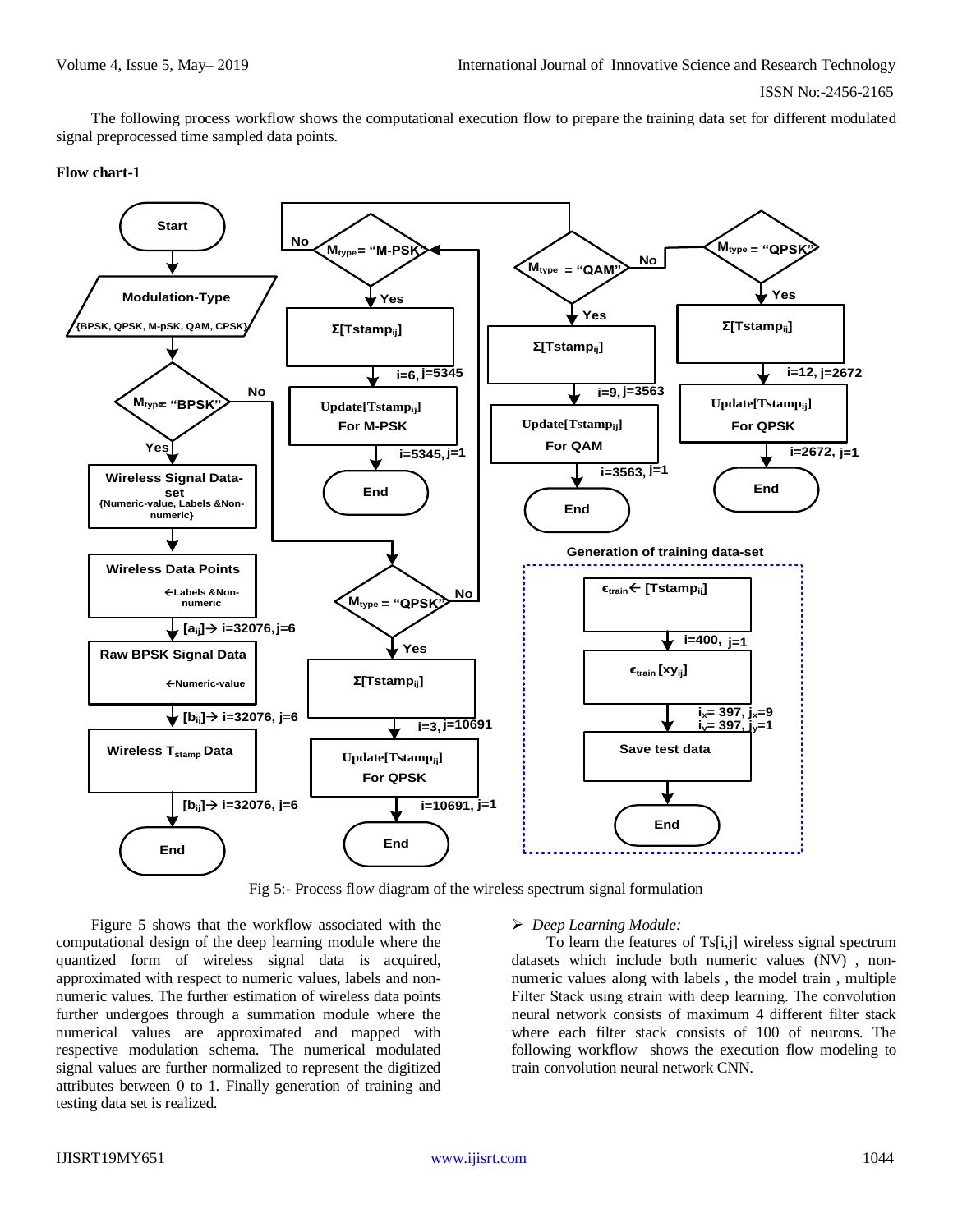

Fig 6:- Deep Learning and Training Module

The interpretation of Figure 6 clearly shows that how the feed-forward convolutional NN is trained in terms of training ratio, and stack-n feature vectors.

#### **IV. RESEARCH METHODOLOGY**

The computational design principle of convolutional neural network architecture is defined to predict the wireless signal data points from unknown spectrum. It basically imports a specific type of modulated signal and define multiple filter stack. Further the analytical modeling and design computes the ANN stack feature neuron set for  $1\rightarrow 4$ different filter stack input. Further the modeling generates a time sampled data set from wireless signal data for training. The labeled attributes are further used for proposed supervised convolutional deep learning modeling. The study also incorporated other two machine learning models such as i) Generalized regression and iii) Radial basis function which are also trained for the purpose of classification and prediction of the wireless signal data attributes. The figure 7 exhibits the process flow of the system model. The classification of the training features produces significant signal data attributes where distinguishing data pattern is simplified in the convolution neural network.



Fig 7:- Process Flow Diagram of proposed method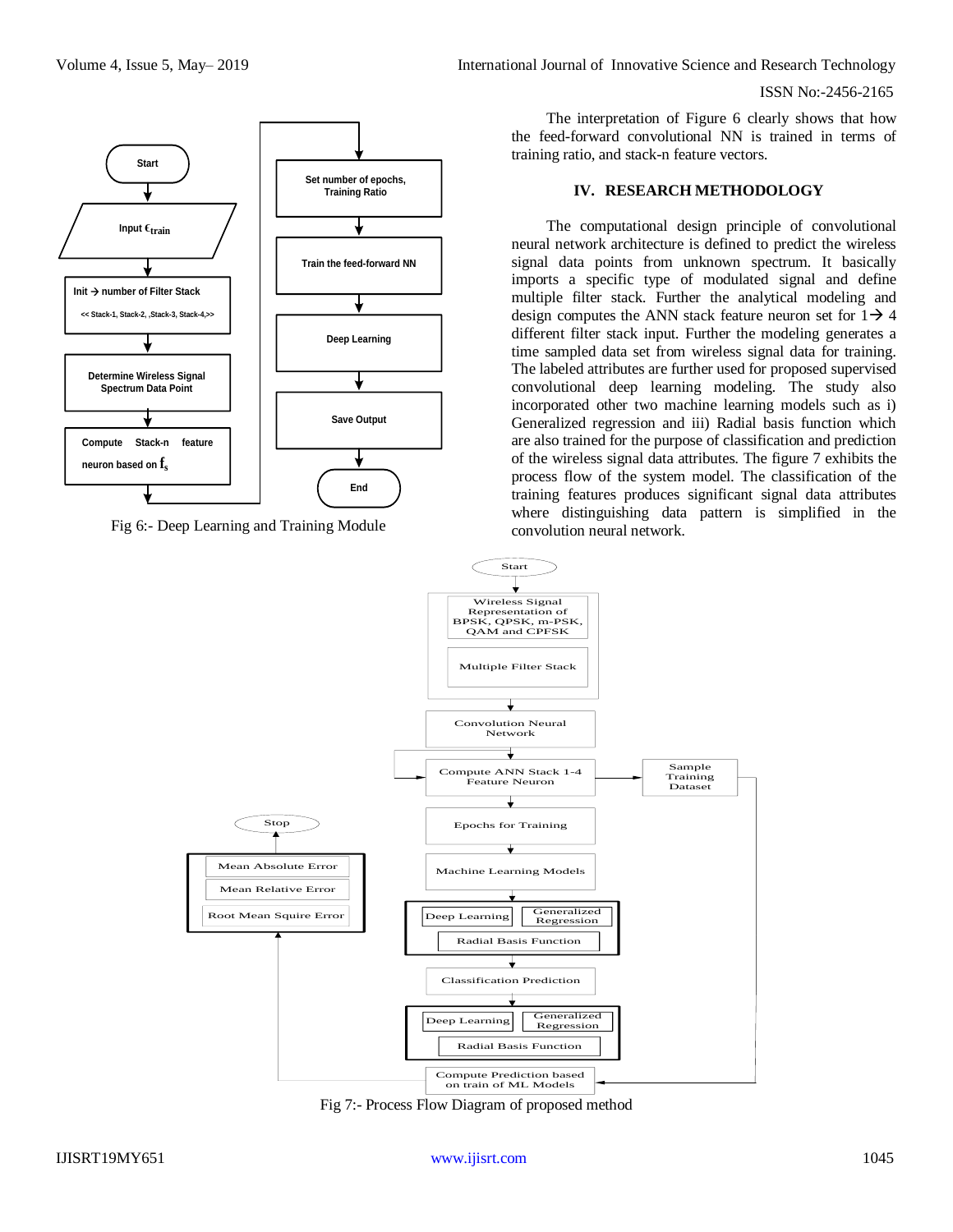The trained output further compute the prediction modeling which is evaluated for three different ML models. The deep learning involves a set of ANN stack features to define the multiple filter stack of upper bound 4. The classification and prediction accuracy for different ML models are assessed. The wireless modulated signal spectrum data is determined using the proposed convolutional NN model and the model is further validated using a predefined test data set. The performance of the proposed model is evaluated in terms of Mean Absolute Error (MAE) , Mean Relative Error (MRE) and the classification error is computed by evaluating Root Mean Square Error (RMSE). The RMSE is computed by comparing the actual wireless signal spectrum data and predicted signal spectrum data.

The implementation scenario is carried out on a numerical computing environment where the minimum resource requirement to execute the i) Data acquisition, ii) Pre-processing , iii) classification prediction and iv) modulation identification requires minimum 64-bit operating system with 1.2 GHz processing and clock frequency.

The following are the execution steps defined for the proposed convolutional NN model to classify the wireless signal datasets cost-effectively.

# *Pseudo Code:*

Wireless spectrum signal formulation with modulated data points

Input: Select signal modulation type  $\rightarrow$  Mt Output: Generate  $\rightarrow$  training data εtrain

1. Start

- 2. Get  $\leftarrow$  Mt wireless signal data
- a. if (BPSK)
- i. Get  $\leftarrow$  wireless signal dataset: {Numeric Value, Label & non-numeric values}
- ii. Compute  $\leftarrow$  wireless data points {Label & nn}
- iii. Compute  $\leftarrow$  Raw BPSK signal
- iv. Compute  $\leftarrow$  wireless time-stamp Ts[i,j]
- b. end
- c. else if (QPSK)
- i. Repeat  $\rightarrow$  step a.i to a.iv for raw QPSK data extraction
- ii. Compute Ts[i,j]
- iii. Update Ts[i,j]  $\leftarrow \sum$  Ts[i,j] where  $i \rightarrow$  number of rows and  $i\rightarrow$ number of columns
- d. end
- e. else if((m-PSK)
- i. Repeat  $\rightarrow$  step a.i to a.iv for raw M-PSK signal data extraction
- ii. Repeat  $\rightarrow$  step c.ii and c.iii to update Ts[i,j]
- f. end
- g. else if((QAM || CPFSK)
- i. repeat  $\rightarrow$  step a.i to c.iii for computing Ts[i,j]
- h. end
- 3. Compute  $\text{strain} \leftarrow \text{Ts[i]}$  where i=400, j=i
- 4. Save Test datapoints Tdata
- 5. end

The system basically generated a synthetic wireless signal datasets which is formulated on the basis of channel impaired waveforms. The training data in this case also got generated using the Ts[i,j] vector of dimension (400  $\times$ 1). Prior training the convolutional NN, the software-defined modeling subjected to constraint the multiple filter stack with an upper bound of 4 stacks.

In each stack 100 feature neurons are defined. The following are calling and called methods to represent the modulated wireless signal datasets.

# **V. PERFORMANCE ANALYSIS**

The framework of the deep learning model for wireless signal predictive classifier initiates with the sampling of the wireless signal data as synthetic dataset synchronous to the notion of the modulation process. The signal sampling takes up various kind of modulation scheme-based signal data that includes 1) BPSK, 2) QPSK, 3) m-PSK, 4) QAM and 5) CPFSK independently as a user choice in the interface. The signal is a function of the time(t) which is sampled at every five minute of time stamping interval as a data-point to the signal. The signal formulation indicates the varied mixed sampling of the various modulation scheme in the spectrum monitoring on the basis of classification by prediction. The heterogenous wireless network traffic over all duration includes as total dataset, out of which two third samples are taken for the training the model and one third is considered from the testing purpose. The network traffic composed of various other kinds of the signal feature collected at various data points that significances the synthetic reality to the realtime data set. Various kind of ambiguity in the spectrum monitoring arises due to mixed pattern of heterogenous modulation schemes that poses a non-linear and unreadable had condition on the classification. The figure 8 (a), 8 (b) and 8 (c) shows the signal representation at various modulation schemes like 1) BPSK, 2) QPSK, 3) m-PSK, 4) QAM and 5) CPFSK, respectively.



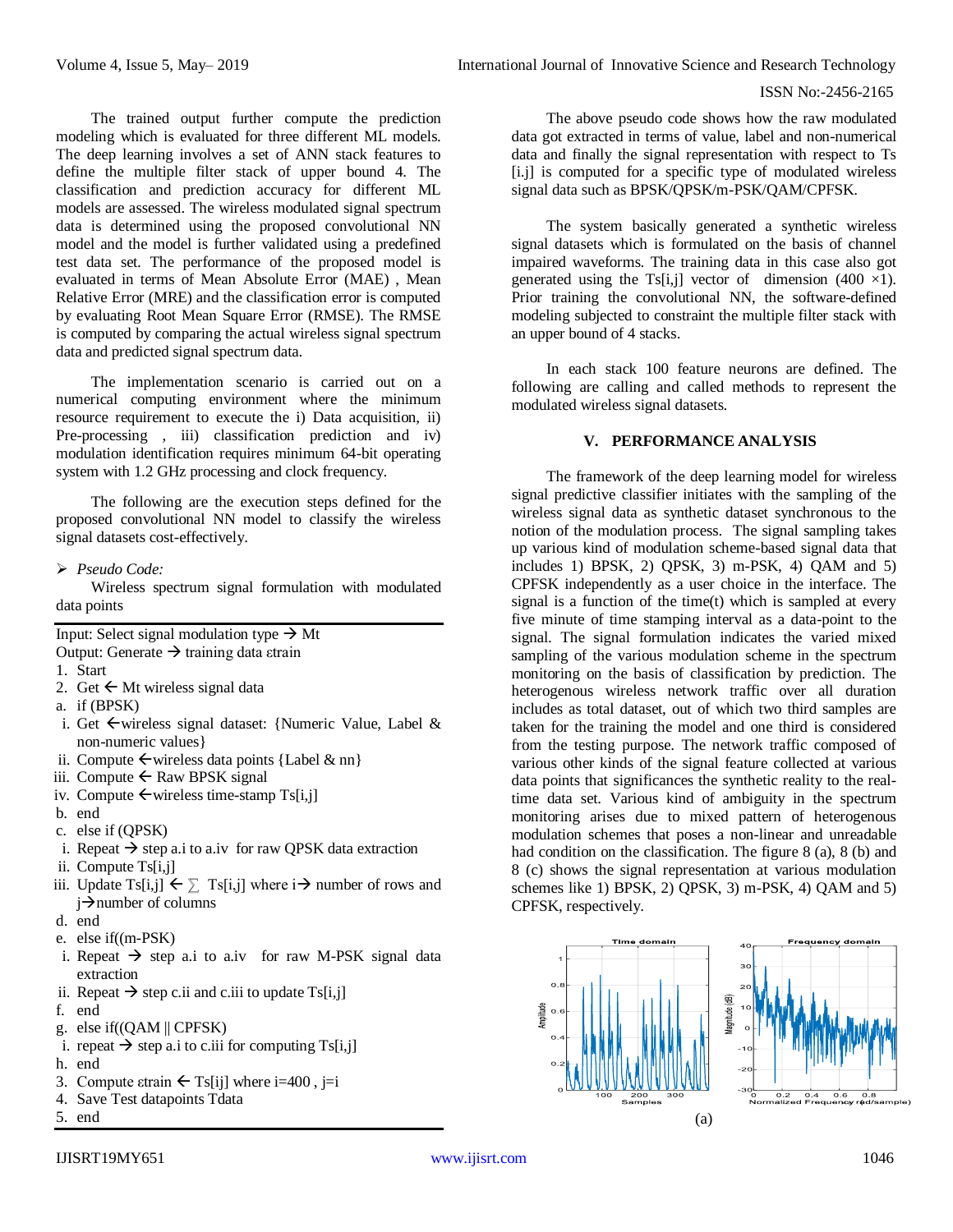

Fig 8:- a) Normalized frequency ,b) normalized frequcny for training data c) Pattern of training data

The above figure 8 shows the pattern of training and outcome of the training data. Which is obtained for 400 data samples.



Figure 9 shows the pattern of evaluation of distribution fucntion with respect to the clasification accuracy.

The experimental outcome clearly shows that the formulated system attains better outcome as contrast to the generalized regression and radial basis function modeling.



Fig 10:- Accuracy/ Error Estimation for different classifiers ANN stack filter  $= 4$ 

The figure 10 clearly shows that the formulated convolutional deep NN performs better prediction to determine the data points in wireless signal spectrum that's why the analysis shows that error (%) is lesser in Deep learning model as compared to generalized regression and radial basis function.



Fig 11:- Accuracy/ Error Estimation for different classifiers ANN stack filter  $= 1$ 

Figure 11 also shows that the formulated deep learning model exhibits better prediction accuracy as compared to the existing baselines.

#### **VI. CONCLUSION**

The realization and advancement into the machine learning approach and data sciences has brought tremendous opportunities into building various intelligent applications in the field of the machine vision, automation etc. The exploitation of the machine learning into the filed of communication is quite new as well as challenging. This project is one of the approaches towards working on the wireless spectrum classification for the modulation schemes. A approach of deep learning is used for the learning model that is useful for the monitoring system of spectrum. The project methodology includes the signal formulation from the raw data of modulation. The convolutional neural networks